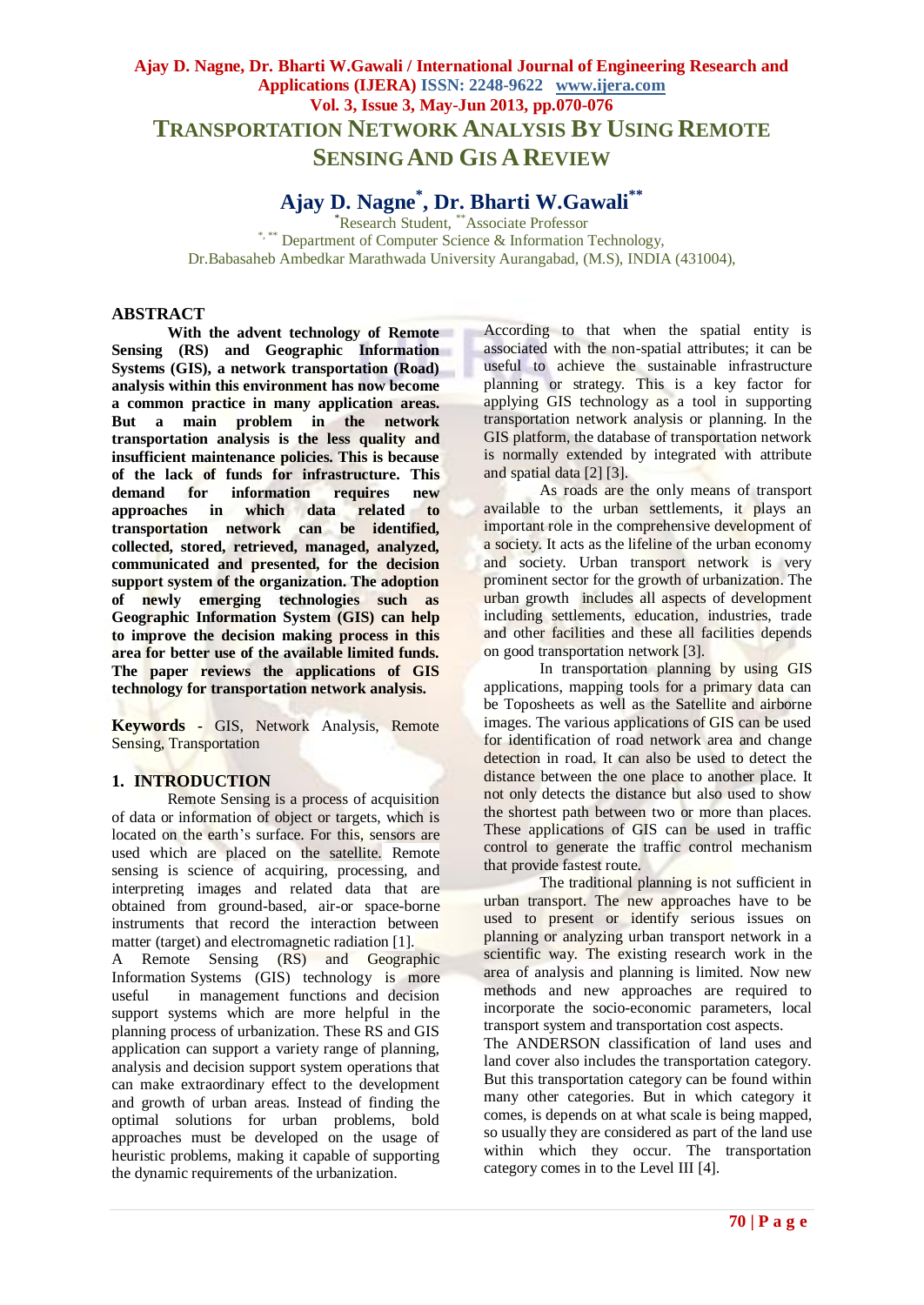In developed countries the use of Arial photographs and remote sensing images has become a common practice for urban planning. But in India, urban planning has been limited to aerial photography. Now it is being used for generating a thematic maps and base maps for urban planning, because it is very fast as considering time and requires a less cost. By using these images, one can do planning in the area of Land Use Land Cover, Change Detection, Transportation, Water Network management, Pollution Control and many more.

| <b>Platform</b><br>and | <b>Spatial</b>    | Year of   | <b>Mapping</b> | <b>Extractable Information</b>           |
|------------------------|-------------------|-----------|----------------|------------------------------------------|
| <b>Sensor System</b>   | <b>Resolution</b> | operation | <b>Scale</b>   |                                          |
|                        | (meter)<br>80     | 1972      |                |                                          |
| Land sat (MSS)         |                   |           | 1:1,000,000    | Broad land-use/land-cover                |
| <b>IRS-1A &amp; 1B</b> | 72                | 1988 &    | 1: 250,000     | and urban sprawl                         |
| $(LISS-I)$             |                   | 1991      |                |                                          |
| Land sat TM            | 30                | 1982      | 1: 50,0000     |                                          |
| $IRS-1A & 1B$          | 36                | 1988 &    |                |                                          |
| $(LISS-II)$            |                   | 1991      |                | Thematic data for broad structural       |
| $IRS-1C & 1D$          | 23                |           |                | plans and spatial                        |
| $(LISS-III)$           |                   | 1995 &    |                | strategies                               |
| <b>SPOT HRV-I</b>      | 20                | 1997      |                |                                          |
| (MLA)                  |                   |           |                |                                          |
| IRS-1D(LISS-IV)        | 5.8               | 1998      | 1:5,000        |                                          |
|                        |                   | 2003      |                |                                          |
| <b>SPOT HRV-II</b>     | 10                | 1998      | 1:25,000       |                                          |
| (MLA)                  |                   |           |                | Data for land-use/ land cover for        |
| <b>IRS-1C &amp;1-D</b> | 5.8               | 1995 &    | 1:10,000       | urban area                               |
| (PAN)                  |                   | 1997      |                |                                          |
| <b>IKONOS</b>          | 1.0               | 1999      | 1:4,000        | Cadastral map, detailed information      |
|                        |                   |           |                | extraction for urban planning and        |
| Quickbird              | 0.61              | 2001      | 1:2,000        | infrastructure mapping                   |
| CARTOSAT-1             | 2.5               | 2005      | 1:4,000        | Large scale cartographic work and        |
|                        |                   |           |                | generation<br><b>DEM</b><br>cartographic |
|                        |                   |           |                | applications at cadastral level, urban   |
| <b>CARTOSAT-2</b>      | 1.0               | 2007      | 1:1.000        | and rural infrastructure development     |
|                        |                   |           | 1:2,000        | and management                           |
| <b>RESOURCESAT-I</b>   | 5.8               | 2003      | 1:10,000       | Monitoring<br>urban<br>the<br>growth,    |
| $(LISS-IV)$            |                   |           | /1:4,000       | Inventory of land-use/land-cover.        |

|  |  | TABLE.1 Information of Remote Sensing Sensors images |  |
|--|--|------------------------------------------------------|--|
|  |  |                                                      |  |

There are different types of Cameras and sensors that can produce a black and white, color or color infrared images. Resolution of images from 15 m to 80 m can be useful for application of broad land use and land cover of urban sprawl. For this purpose LISS-I sensor images were used and it had a resolution of 72m. The IRS-1C & 1D sensors can produce images with the spatial resolution of 5.8m, the sensors produces a Panchromatic images (black & white),and LISS-IV sensors produces the same resolution images with Infrared colors. Because of its resolution, it is more useful in the area of land use land cover of urban area and also for transportation network analysis. For transportation planning and analysis the images from LISS-IV, CARTOSAT-1 and CARTOSAT-2 are more useful than other as it produces images with the resolution of 5.8 m, 2.5 m and 1.0m respectively which is shown in the TABLE.1. The IKONOS and Quickbird sensors images are useful to produce Cadastral map and can give detailed information for urban planning [5].

# **2. LITERATURE REVIEW**

The Line feature is more important in the maps, because it represents a major map feature. There are many GIS software that provides a Line Feature Generalization facility. The geometric operations are involved in this generalization like selection, merge, symbolization, elimination etc. But there is no proper definition for generalization. In ArcGIS 2005, a pointremove tool uses Douglas-Peucker (DP) algorithm. This algorithm was most popular algorithm, which was used in many applications like Road, river, coastal line generalization [6] [7]. The following operations are required to generalize a road network.

- 1.**Classification**: It identifies an object and makes groups according to properties. For easier selection and more accurate roads depends on the good classification. It minimizes the complexity. Ex. road width.
- 2.**Selection**: Select particular road class at the target scale.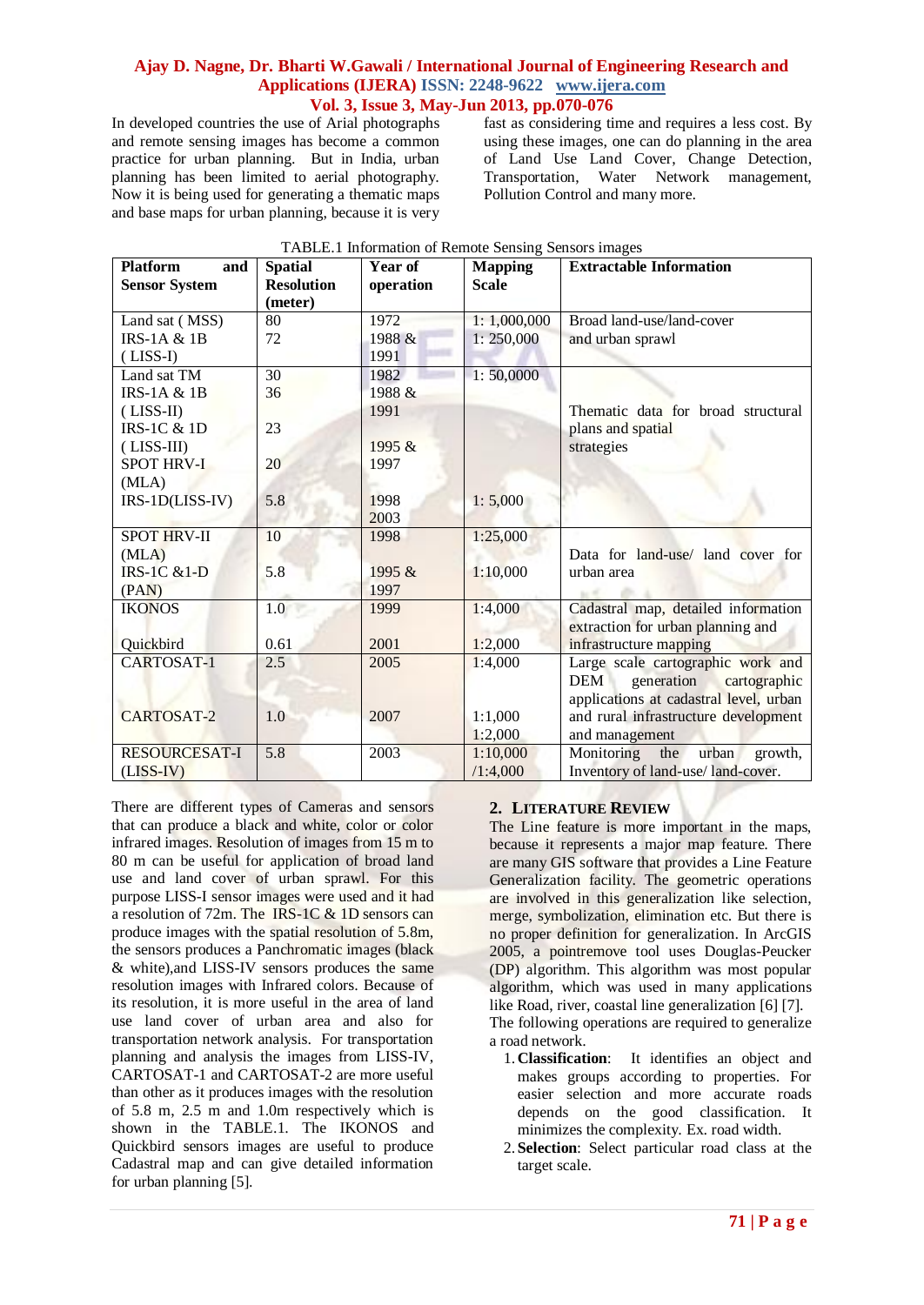- 3.**Elimination**: Eliminate shorter road of a certain length.
- 4.**Simplification**: selected roads can be simplified to reduce the details. Ex. Remove extraneous bends of roads.
- 5.**Typification**: This is manual editing approach. It reduces the Network density and simplifies the distribution and the pattern of the network. It reduces network congestivity.
- 6.**Symbolization**: To represent features on maps, graphic marks are used. Ex. Road Name, Road Number.

There are many applications like Google Earth, which can show the route between two selected places by using only major roads. Also these routes do not consider the obstacle like damage of road, accident, and flood. To overcome this problem, ArcGIS software can be used. The data collected from Google Earth and geo referenced in ERDAS and represented using the ArcGIS application. The application can show the shortest path between two points with all pros and cons of those roads. The Arc View was used to build the topology while performing the network analysis on a line theme. Before using the raster based images in GIS application it is required to be geo-referenced. But there can be multiple small images; they can be attached to form a single image so that it can be used for further analysis. In ArcGIS the geodatabase has to be created, this database is further divided into datasets. The datasets are sub divided into the feature classes which consist of two classes a point and roads. Now the data and images are added into the Arc MAP to edit and draw the road network and to locate the points [8]. It is also possible to show the closest facility from any particular location. The closest facility means nearest hospital, hotel, bus stop etc. The application can be used to show the city bus routes [9].

In GIS by using Remote sensing high resolution IKONOS and collateral data for making the thematic maps were used in ArcGIS application. The Arc View was used to build the topology while performing the network analysis on a line theme. Like all GIS programs, Arc View attaches graphical features to a database that contain attribute information [10].

For the application of GIS in road network analysis takes the primary data from the survey of India (map of scale 1:2000). Further the map was scanned for digitization. For Geo referencing a Global positioning system (GPS) device was used to choose a number of control points and their coordinate were obtained. Attribute and labels were added while map digitized by using ArcGIS software. The bus routes were analyzed. After the digitization of primary data, a network analysis task was performed. This task was done by using ArcGIS software. It helps in the rout tracing and also in the creating the shortest path between two

or more places. In each bus a GPS receiver and GSM modem with microcontroller interface was placed and this device was used to send the message to control station and modem or cell phone receives and gives the input to computer. The application was developed in Java to store and process data into a database. Then the co-ordinates from database were placed on map by using Visual Basic to show position of each bus on map [11].

In another system architecture was divided into two parts i.e. Spatial and Non-Spatial data. For spatial data analysis, the data was taken from the Maharashtra State Remote Sensing and Application Center (MRSAC Nagpur) and Survey of India (SOI) maps (1:50,000 scale) as base maps. After digitizing this row data, the updation was carried out on IRS satellites Panchromatic (PAN) and Linear Imaging self-scanned sensor (LISS). The PAN data were geo-referenced to survey of India maps. To validate the status of road the actual ground survey were performed. Non-Spatial data attributes are required to be attached to the spatial data layers. The application was designed and developed by using the Power Builder as front end tool and for data entry and storage of attributes a MS SQL were used as Back End tool. An ESRI's Arc View was used to customize the GIS interface  $[12]$ .

The ArcGIS9.2 were used to geo-rectify the topographic maps and satellite imagery obtained from the Google Earth. For digitizing the boundary the polygon were used and for road the polyline were used in ArcGIS. The total length in kilometer and area in square kilometer was calculated in ArcGIS. The connectivity of the road was tested using Beta Index, developed by Kansky (1963) and adopted by Vinod et al. (2003). Here the nodes are the number of road junction and arcs are connections (straight lines) between nodes and straight lines. This Beta Index is used to decide the connectivity level of the roads [13].

There are few more algorithms for connectivity such as Alpha Index, Gamma Index and Beta Index. Alpha index is a ratio of actual number of circuits to the number of maximum circuits [14] [15].

Gamma Index is defined as the ratio of the actual number of edges to the maximum possible number of edges in the network [14] [15].

Shimbel index is a summation of all the shortest path distances among all points (vertex & node) in a defined zone or a circuit [15].

The Shortest Time Distance (STD) is a method of evaluating the road network accessibility. It refers to the total time from one node to other nodes within the road network by shortest time spending route. The lower STD value that a node has indicates that the node's accessibility is higher. The second method is Weighted Average Travel Time (WATT); it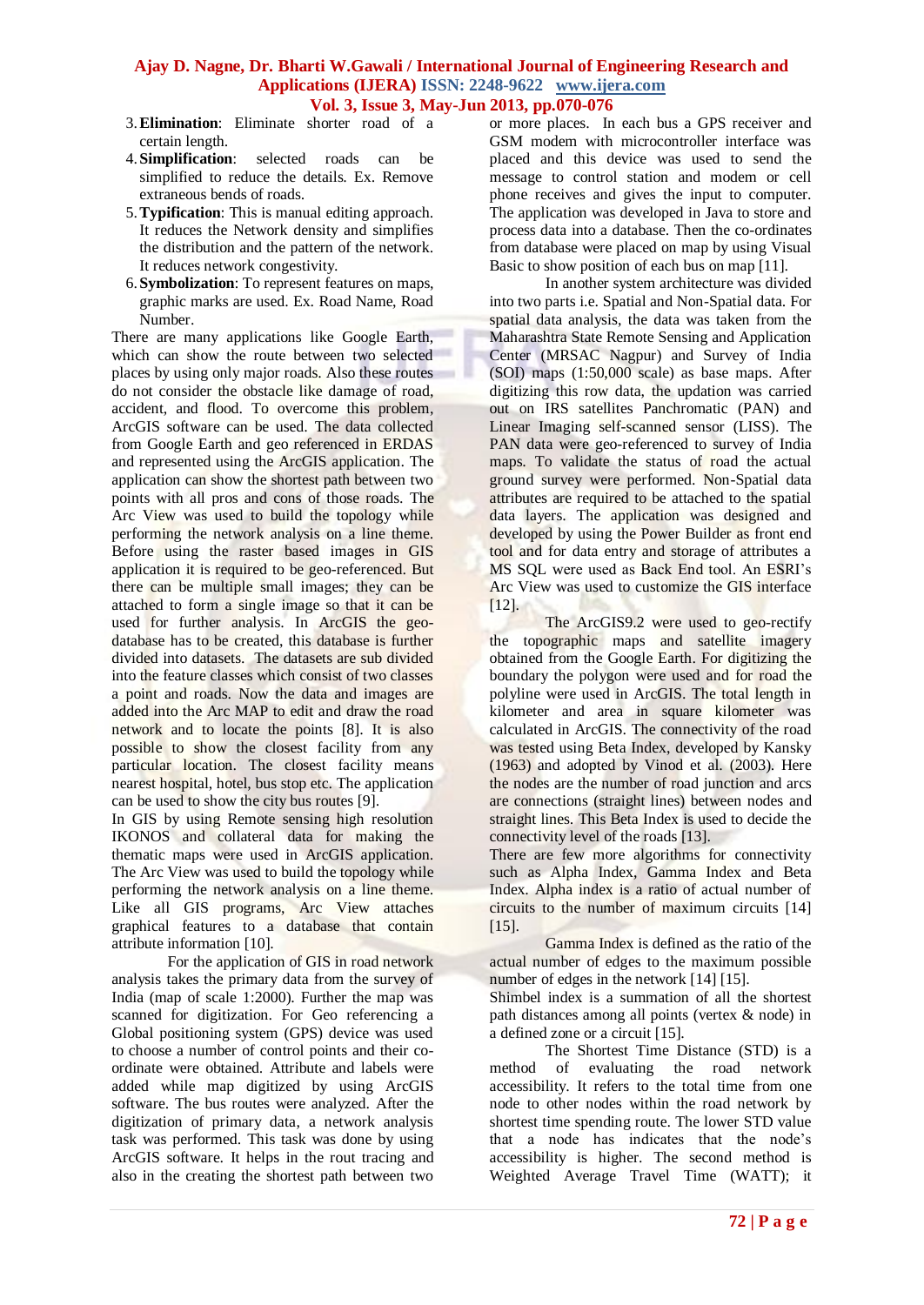represents the importance of a node in the road network. The WATT value is related to the node's position in the road network. It can be also calculated by population density or economical indexes. Using ESRI Corporations ArcGIS and Microsoft .Net framework were used to build a weighted and normalized index to value the accessibility of road nodes [16].

The application to identify an optimal route from one destination to many destinations with the objective to minimize the travel distance and travel time is useful for state transportation department. The impedance values are required when network analysis is performed on each road in the network. For optimal route determination point of view an impedance value is very important because it gives a priority to roads. There are different types of impedances, but shortest time point of view speed impedance is more important. It means that there is a speed limit for different types of roads. And at the intersection of the roads, the turn impedance is useful, such as U turn, right turn, left turn is allowed or not [17]. In Arc GIS, Network analysis uses an impedance values to identify a road type like one way or two ways.

There is another technique to digitize the paper maps; these maps scanned using the video camera interface with a frame grabber card. Using Frame Grabber's software the map was captured and stored in jpeg format. The Autodesk product MAP for GIS was used for converting the raster into digital form, using this point, line and polygons can be digitized. The MAP utility has also an inbuilt database utility; also there is an option in it called as Link Path Name (LPN). This establishes the relation between the database and graphic file. But there is no option to find the minimum path between two points, but using Moore's algorithm one can write the program in C language or any other programming language [18].

### **3. TECHNIQUES FOR NETWORK ANALYSIS**

Many Techniques have been done in the Transportation Network and for characterizing different ways are there [19]. Following are the Network Analysis Techniques.

- 3.1. Connectivity
- 3.2. Circuitry<br>3.3. Accessibi
- Accessibility

#### **3.1. Connectivity**

In transportation analysis there are many research has been done, and most of the research focuses on the path analysis like finding shortest path, closest facility. Also some work has been done on the accessibility of the network also connectivity of the network. There are many different kinds of methods and every method has its own formula for different purposes, the selected methods are shown in TABLE.2 [13] [14] [15] [19] [20] [21] [22]. Which method has to be used for network analysis is depends on the objectivity of the research. These kinds of methods are used to compare two or more than two networks together. The comparison like which network has more accessibility and connectivity. To understand the urban structure, it not only requires understanding of a simple land use but also has to understand the network connectivity, accessibility, density and patterns.

In Transportation Network analysis the term connectivity referred as a connected quantity between nodes within a given network, so it extracts the structure of transportation network [20]. This extraction is much more useful information for assessment of transportation network. There are many categories in the area of network analysis, but among them Connectivity category is more useful and it has different types of Index, each index having its own special meaning. The most fundamental properties of a Transportation network are measured by the Alpha

Index, Beta Index and Gamma Index. For extraction of connectivity index it requires a road network (line), junctions (nodes). These indices can be useful for change detection system in network structure and also for traffic analysis [19] [20].

An Alpha Index for connectivity is a ratio of circuits to the number of maximum possible circuits in the network. It gives possible values from 0.0 to 1.0, higher the value of index, higher the degree of connectivity within the network. If the value from 0 percent - it indicates no circuits to 100 percent – a complete interconnected network [19] [21].

The Beta Index Measures the connectivity relating the no. of edges to the no. of nodes. It is more useful for simple network where no circuits are involved. If the value is 0.0 it means there are just nodes without any arc. Its value ranges from 0.0 to 1.0 and greater, where network are well connected [21].

The Gamma Index is a Ratio of actual no. of edges to the Maximum possible no. of edges in the network. Its values from 0.0 – indicates no connection between nodes, to 1.0 – maximum no. of connection with direct link to all nodes.

Network Density measures the Network Development. It is much more useful to compare 2 or multiple region or sub-regions. It can be also used in change detection system, so it can identify that any new developments were happened or not. The result of this is a kilometer per square kilometer.

Eta Index is used to Measures the average edge length in the network. And it is used as a measure of speed in traffic network. It requires a summation of all edges in the network and number of edges in the network. If a new link is added, so it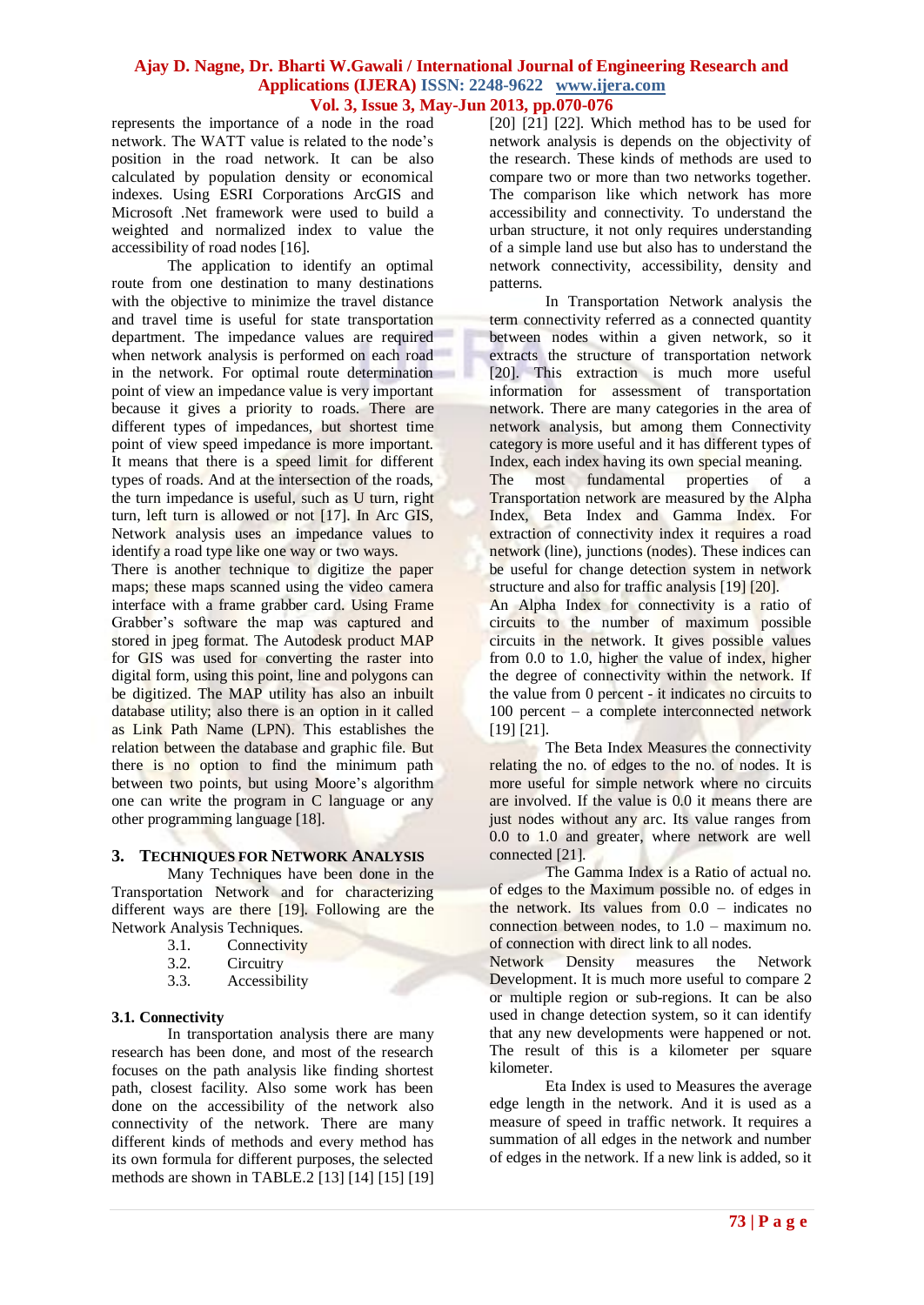will decrease in eta index, as average per link declines [22].

Pi Index is a relation between total length of graph and its diameter. It is more applicable for the urban transport network. It is labeled as Pi because of its similarity with the real PI ( $\pi$  = 3.14) value. If the value is high so it indicates that the network is

developed network. It is a measure of distance per unit of diameter and indicator of the shape of a network [22].

Theta Index is used to measure the function of a vertex, which is the average amount of traffic per intersection. If the load on a network is high then the value of Theta index is also high.

| <b>TABLE.2 Connectivity Indices</b> |                           |                                          |                                                                                 |                                                                                                                       |  |  |  |  |
|-------------------------------------|---------------------------|------------------------------------------|---------------------------------------------------------------------------------|-----------------------------------------------------------------------------------------------------------------------|--|--|--|--|
| Sr.<br>No.                          | <b>Index Name</b>         | Formula                                  | Where                                                                           | <b>Purpose</b>                                                                                                        |  |  |  |  |
| 1                                   | Alpha Index               | $e - v + 1$<br>$\alpha = \frac{1}{2V-5}$ | $e = No$ . of edges (Line)<br>$v = No$ of Vertex (Node)                         | It is a ratio of circuits to the number<br>of maximum circuits in the network                                         |  |  |  |  |
| $\overline{2}$                      | Beta Index                | $B=\frac{e}{2}$                          | $e = No.$ of edges (Line)<br>$v = No$ of Vertex (Node)                          | It Measures the connectivity relating<br>the no. of edges to the no. of nodes.                                        |  |  |  |  |
| 3                                   | Gamma Index               | $\gamma = \frac{3(n-2)}{n}$              | $e = No$ . of edges (Line)<br>$v = No$ of Vertex (Node)                         | It is a Ratio of actual no. of edges to<br>the Maximum possible no. of edges in<br>the network                        |  |  |  |  |
| $\overline{4}$                      | <b>Network</b><br>Density | $ND = -$                                 | $L = Total length of Network$<br>A = Total Area Of Network                      | <b>Network</b><br><b>It</b><br>the<br>measures<br>Development                                                         |  |  |  |  |
| 5                                   | Eta Index                 | L(G)<br>$\eta = \frac{1}{\epsilon}$      | $L(G)$ = Summations of all<br>edges in the network<br>$e = No.$ of edges (Line) | It Measures the average edge length<br>in the network                                                                 |  |  |  |  |
| 6                                   | Pi Index                  | $\Pi = \frac{I}{I}$                      | $l = Total Length of Graph$<br>$D =$ Diameter                                   | It is a Relation between total length of<br>graph and its diameter                                                    |  |  |  |  |
| $\tau$                              | Theta Index               | Q(G)<br>$\theta =$<br>v                  | $Q(G)$ = traffic<br>$v = No$ of Vertex (Node)                                   | measure the function of a vertex,<br>which is the average amount of traffic<br>$\mathbf{1}$ $\mathbf{1}$ $\mathbf{1}$ |  |  |  |  |

**3.2. Circuitry**

Circuitry is very important in transportation analysis because several systems use circuits to cover as much region as possible in one direction. Circuitry is the ratio of network to Euclidean distance. In transportation a distance can be measured using GIS in three forms: Network distance, Euclidean distance, and Manhattan distance. Manhattan distance is not commonly used in transportation research. Euclidean distance is the airline distance between sources to destination. Network distance is an actual representation of movements from source to destination; this distance is mostly measured using the shortest path.

# **3.2.1. Detour Index**

It is defined as a ratio of the shortest path distance to the Euclidean (straight) distance between source to destination point [19] [22]. It Measures the efficiency of a connection in the network. If the value is 1 it means network is more spatially efficient, but the network having the Detour Index value 1 are very rare. By using Detour Index it is possible to assess whole city, but when it is applied on an individual rout then it is much more useful.

Formula:  $DI = \frac{d}{l}$  (1)

Where  $d =$  Straight distance (km)

 $L =$  Network distance  $(km)$ 

# **3.3. Accessibility**

This Transportation analysis involves spatial and socioeconomic aspects with detail data, and involves a large amount of computation. Accessibility analysis is the collection, manipulation, and analysis of spatial and nonspatial data [23] [24].

3.3.1 Shimbel index

It measures an accessibility which represents a summation of length of all the shortest path distances among all points (vertex & node) in a defined zone or a circuit [15] [19] [20] [22] [23].

# Formula:  $A_i = \sum_{i=1}^n dij$  (2)

Where  $A_i$  = degree of a node

 $di$ j = connectivity between node i and node j (either 1 or 0)

 $n =$  number of nodes.

# **4. ANALYSIS OF TRANSPORTATION (ROAD) NETWORK**

In almost every field an output of remote sensing is an input a GIS. GIS not only take input from RS but also take input from scanned maps or toposheet. There are many application areas in RS and GIS but majorly these are categorized in Natural Resource Management, Urbanization,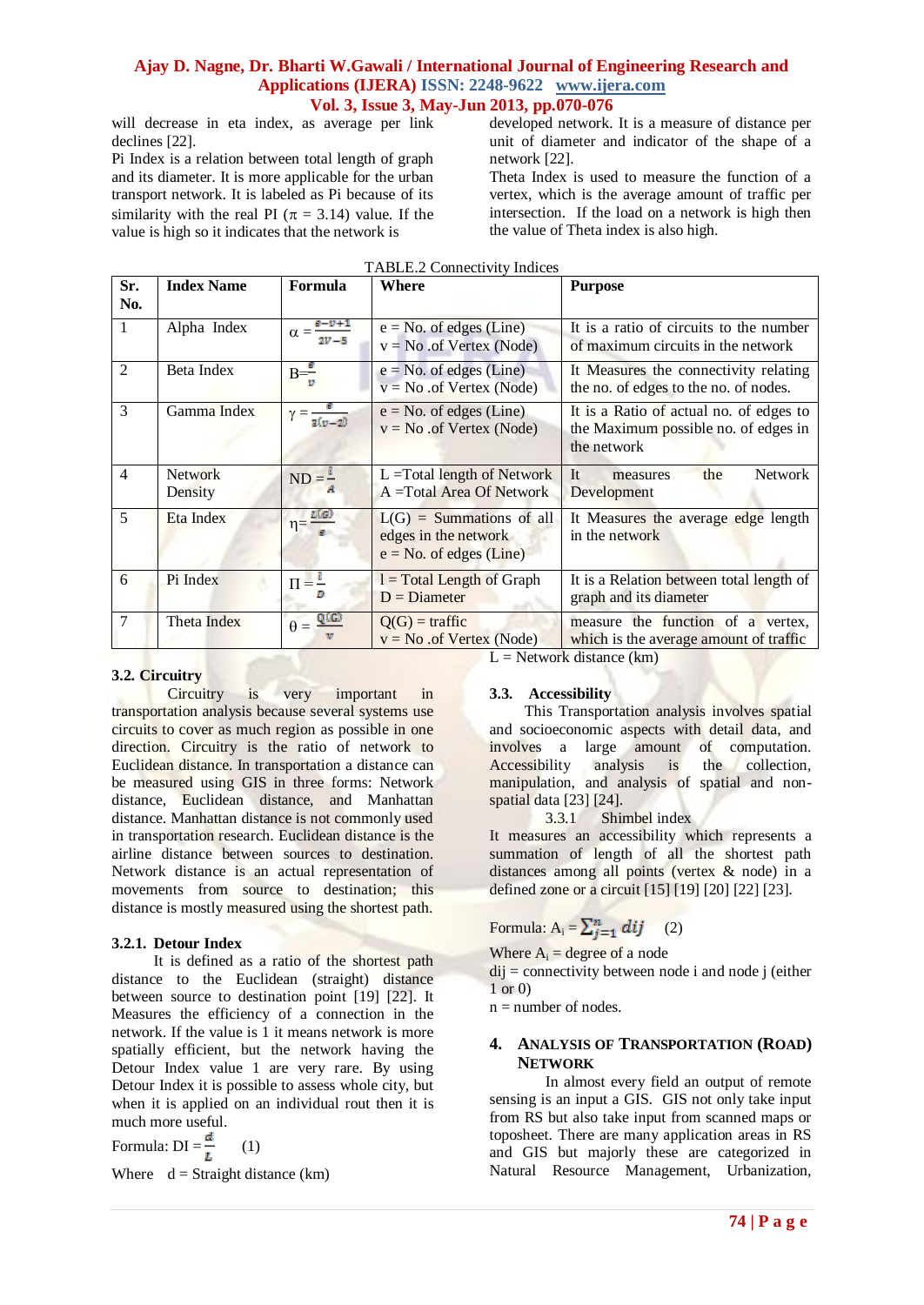Agriculture and National Security. But in this paper the methodology is concerned with only urban transport analysis. The complete methodology process is drawn as a flow chart is shown in Fig.1 [10].

In first phase of methodology the acquisitions of preferred data should be done. The data such as topographic sheets like 1:50,000 or satellite images with good resolution or aerial photographs. If Toposheets are there then it should be scan with the defined resolution suggested. It should be Digitize with a defined zoom level, so all the features can be digitized in number of layers. In next phase perform the GPS survey for maximum ground control points (GCP) of every Area of Interest (AOI) on the known roads / important places. If there is another registered image then image to image registration should be performed. And if the administrative boundary is there, then it should clip the selected area according to administrative boundary. Many times our selected region is not on a single toposheet / image then mosaics it. This leads to a resolution correction to a length of plus or minus 5 m.



Fig.1 Methodology of Transportation Network Analysis

By using GIS software display all the spatial and attribute data about – the road, road type, bus stops support infrastructure and land use, administrative/ constitutional boundaries etc. It also performs the network analysis on that, by using topology rules of ArcGIS the errors can be removed, so the accuracy of the data will be good and it can be used for further processing. The network analysis is more important because after performing this, a data can be used in multiple application area like shortest path, tour analysis, index calculation etc. After detection of network (roads) with the help of GIS application, still this data is not perfect for the network analysis, for that purpose a road generalization process should be performed. After the Generalization process the topological rules have to be applied in the ArcGIS environment. After successful completion of topological rule all the error can be removed. Now this network is perfect for the analysis. By using this layer a network data set and junction should be created. This will provide a total number of edges and total number of vertex in the selected network. After wards it is possible to calculate the Network analysis index. There are many RS and GIS software's, but among them an ArcGIS is much more powerful than others. It also provides a network analysis tools to find the shortest path.

The output of this study can give answers with graphical accuracy to the most frequently asked questions. Also it can provide a result with spatial and non spatial information.

#### **5. CONCLUSION**

The larger cities have more connected road networks, so they are more accessible. Among many network analysis indices the Alpha Index, Gamma Index, Beta Index is more useful. The Beta Index gives the connectivity ratio, by calculating this index it is possible to identify in which area connectivity is less, so City planner can plan according to it. It is also possible to calculate the Zone (or ward) wise network density of any urban area. It is more useful to compare multiple Zones (ward) of city to identify the development of each zone.

In the context of city planning, the road networks with high value of gamma index are well arranged in terms of redundancy of choosing roads. The strength of connectivity within road network does not accurately indicated by the Alpha Index, but gamma index overcome with this disadvantage.

#### **REFERENCES**

- [1] Emilio Chuvieco and Alfredo Huete, *Fundamental of Satellite Remote Sensing* (CRC Press, Taylor and Francis Group, 2010).
- [2] Michael Batty and Paul J. Densham, Decision Support, GIS, And Urban Planning, January 1996 (http://www.acturban.org/biennial/doc\_pla nners /decission\_gis\_planning.htm).
- [3] Dr.K.M.Lakshmana Rao and K.Jayasree, Rural Infrastructure Planning with emphasis on road network connectivity by Coplanar Concurrent Theory, *Map India Conference* 2003.
- [4] James r. Anderson, Ernest E. Hardy, John T. Roach, and Richard E. Witmer ,A Land